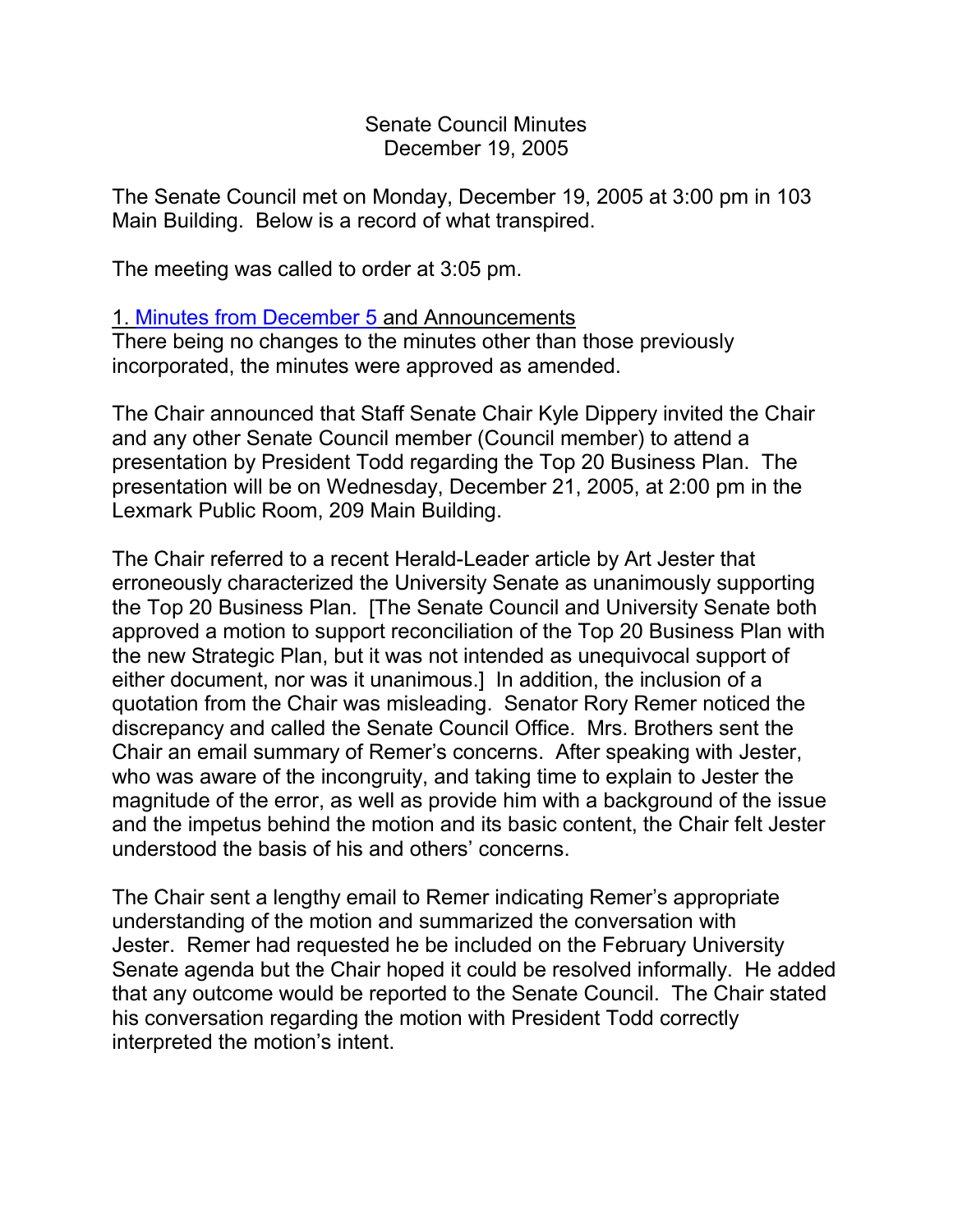Prior to the Board of Trustees' December meeting, its Academic Affairs Committee voted to table the College of Agriculture name change. There is a dispute about the faculty trustees' supposed characterization of the Senate being divided on the issue. After being asked about any official reinvolvement, the Chair stated that the votes of both the Senate Council and University Senate were a clear manifestation of both bodies' support of the name change. He stated it was likely he and the faculty trustees [Dembo and Moore] would sit down and compare notes for further actions when the name change undergoes further consideration in the Academic Affairs Committee.

Grabau asked if Jester offered any indication about a subsequent article to clarify the erroneous statement Jester authored. The Chair shared that Jester seemed contrite and thought he had been chastised by his editor. The erroneous phrase stemmed from notes written by Jester regarding Moore's comments; Jester admitted not having his tape recorder to supplement his notes.

Lesnaw stated her belief that a retraction could be more damaging, since the motion's intent was to try to signal some type of support of the Top 20 Business Plan, even thought the motion only supported reconciling the Top 20 Business Plan with a new Strategic Plan. A retraction could imply the University Senate was at loggerheads with President Todd. The Chair noted that the Administration understood the motion and its intent. He added that he had met with both Connie Ray [Vice President for Institutional Research, Planning and Effectiveness] and Angie Martin [Vice President for Planning, Budget and Policy] and discussed avenues to pursue. In addition, the Senate's Research Committee would be meeting with Martin to offer an overview of the Research Committee and discuss implementation processes. The Chair also stated his intent to discuss the issue with the Senate's Academic Planning and Priorities Committee Chair, Mary Duke, to see about being a part of the process. He said he would keep the Senate Council abreast of any developments.

## 2. Nominations for Senate Council Officers

Two officer positions were open. Grossman **nominated** Yanarella (current Chair). The Chair asked for other nominations. In response to Tagavi's statement about unsuspending the nominations, Grossman **moved** to untable the election process. Lesnaw seconded. As there was no further discussion, a **vote** was taken and the motion **carried** unanimously.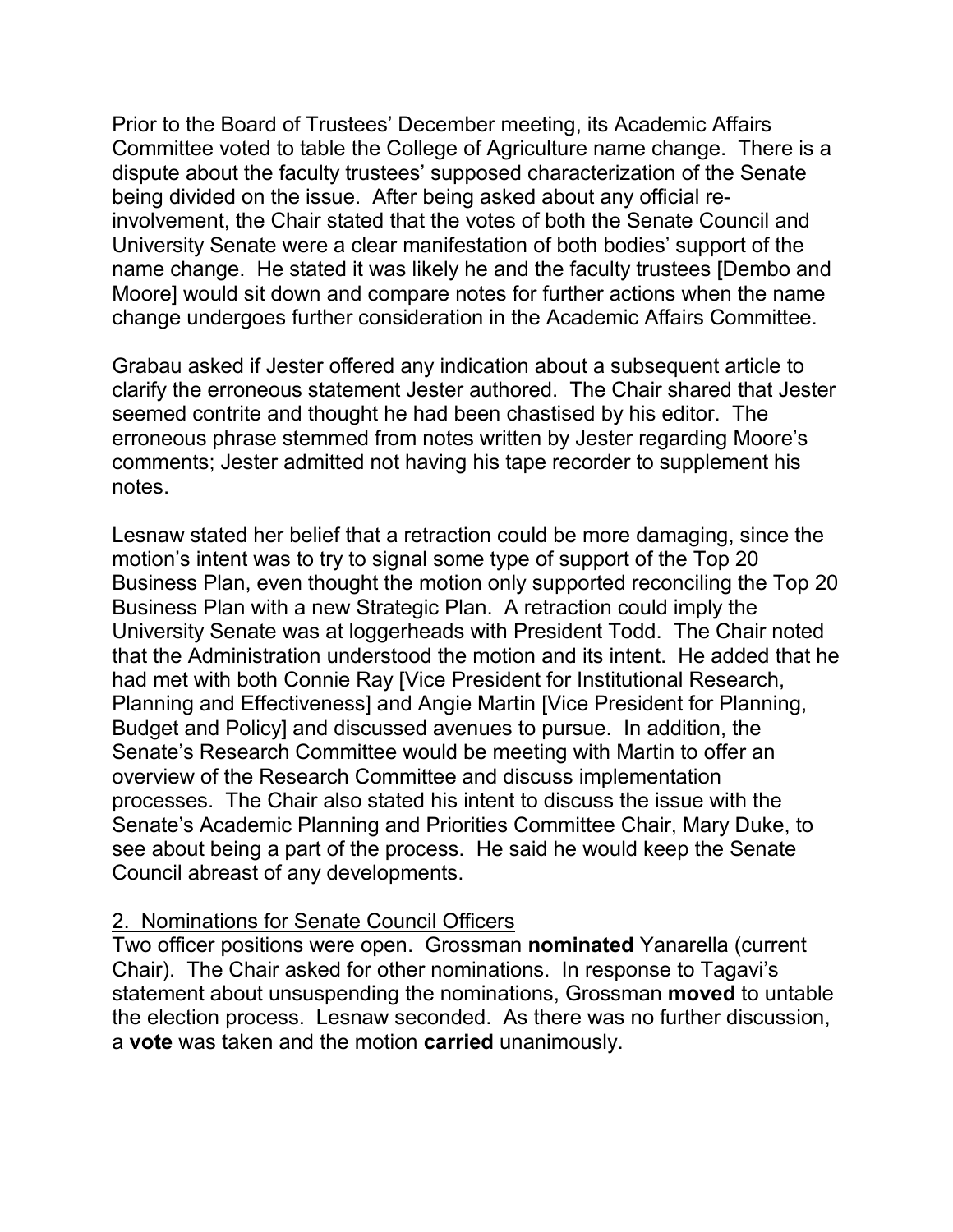Grossman reiterated his support for his nomination of Yanarella. The Chair noted two other nominations, Grabau and Tagavi, from the nomination process begun and halted at the December 5 Senate Council meeting.

It was established that the nominee receiving a majority of the votes would win. Lesnaw suggested limiting voting to those nominated and to close nominations. The Chair asked for confirmation from Grabau that he was withdrawing his name. Grabau affirmed. Lesnaw **moved** to close nominations. Cibull **seconded**. The Chair called for discussion. Jones asked about the consequences of the motion. The Chair stated that it meant that no one else could be nominated. A **vote** was taken and the motion **carried**unanimously.

Lesnaw **moved** to restrict voting to the two names formally nominated. Grossman **seconded**. There being no discussion, a **vote** was taken and the motion **passed** unanimously. Lesnaw suggested submitting votes by secret ballot to Mrs. Brothers, who would then tabulate the votes.

For the election of Senate Council Chair, the votes were as follows: four in favor of Kaveh Tagavi and three in favor of Ernie Yanarella. Kaveh Tagavi was thus elected to the post of Senate Council Chair for the period June 1, 2006 through May 31, 2007.

Jones stated that under the Open Meetings Law, a final vote must be in open session. He thought a unanimous vote would send a clear message of support for the chair-elect. He believed the vote taken was merely a straw poll. Dembo wondered why, under the current circumstances of a fair vote, another vote would be required. Jones stated he could not speak to the logic of the Open Meetings Law, but said the requirement was for the benefit of individuals in the public forum who were not present for the vote. The technicality was noted. After more discussion, the Chair ruled the vote was appropriate and legitimate, and that the Senate Council had rendered its decision for the position of Chair.

Jones nominated Grabau for the position of Vice Chair. Lesnaw expressed a desire to articulate the duties of the Vice Chair, similar to a previous Council discussion regarding the qualities of the next Chair. The Chair suggested it would be more productive to discuss the issue at a later meeting, in part due to the ambiguity of the *Rules* regarding to duties of Chair and Vice Chair. Tagavi stated his belief that the Council had already created an ad hoc committee to consider the role of Chair, and thought the same committee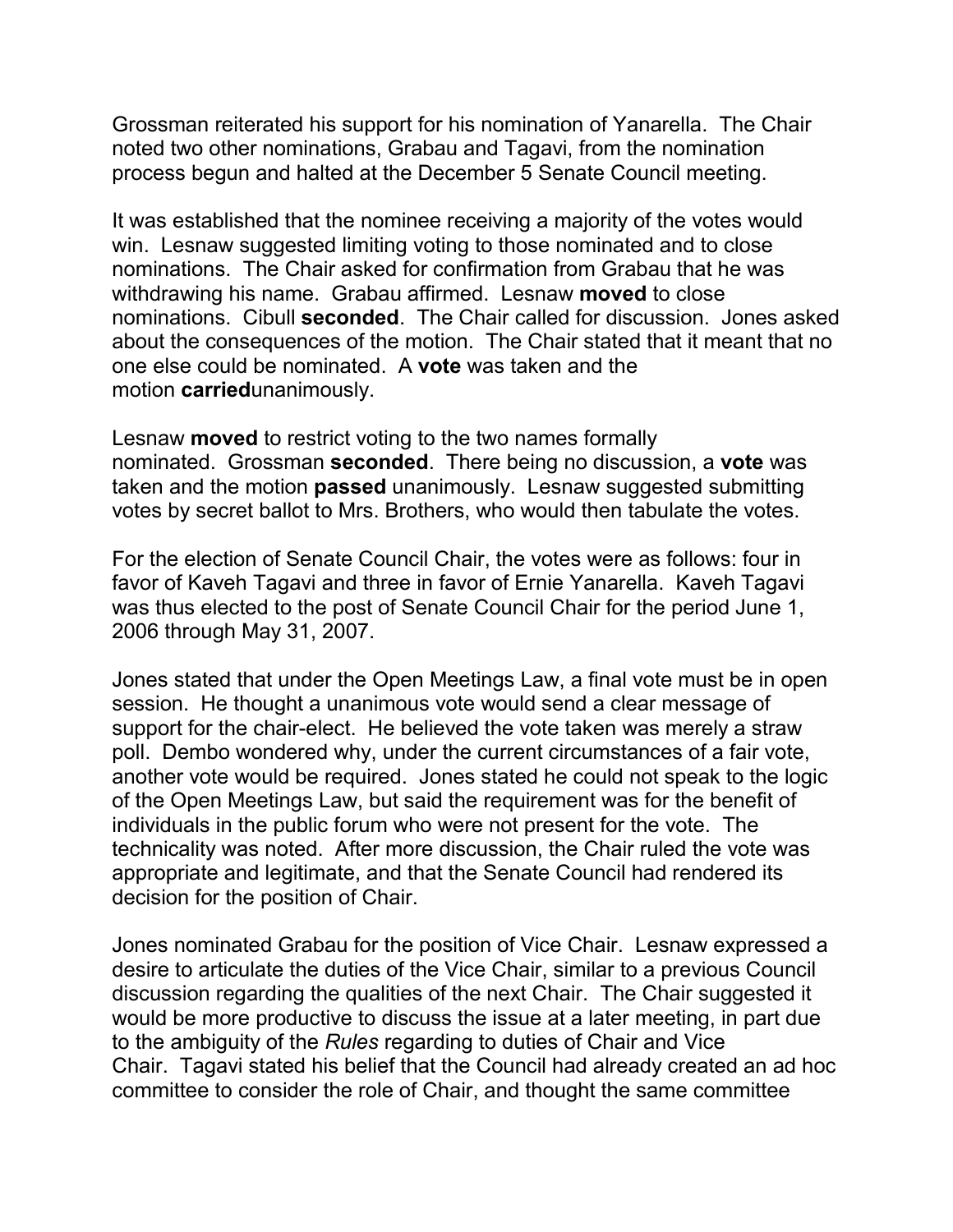would also consider the duties of Vice Chair. Grossman corrected him, stating the ad hoc committee created was to review Senate Council office operating procedures.

The Chair called for additional nominations. There being none, Cibull **moved** to close the nomination process. Lesnaw **seconded**. The motion **carried** unanimously. The Chair noted a paper ballot would be required and indicated he would entertain a motion to approve by acclamation. Cibull so **moved**. Lesnaw **seconded**. The motion **carried** unanimously. Grabau was elected to the office of Senate Council Vice Chair for the period June 1, 2006 through May 31, 2007

It was announced by the Chair that the Senate Council had officially voted in two new officers for the coming academic year. Dembo asked if the Council had addressed the fact that the chair-elect would be holding two administrative offices at one time. The Chair stated it had not yet been discussed. Jones stated the chair-elect must have faculty status. The Chair suggested that the chair-elect reflect on the issue, make his views known to the Council and engender discussion on the same. The chair-elect (Tagavi) agreed.

## 4. Farewell to Departing Senate Council Member, Mike Cibull The Chair offered his special thanks to Cibull for his service on the Senate

Council. The Chair stated he had depended upon Cibull to define and stake out positions on important issues. Cibull's comments were always weighty and thoughtful, and his talent of cutting to the chase had been an asset to the often profound deliberations of the Senate Council. The Chair, on behalf of the Senate Council, wished Cibull all the best. By applause, the Council members concurred.

Cibull stated his appreciation of his time on the Senate Council, and deemed it educational. As a Medical Center faculty member, he stated that it was sometimes difficult to appreciate the workings of the University as a whole. He expressed best wishes to the remaining Council members, and hoped for a successful term of office for the chair-elect.

The Chair ended by saying he had enjoyed his tenure as Chair, and would continue to do so during his remaining time. He stated the importance of trust as Chair, and added his belief that the chair-elect would act in the best interests of faculty as past chairs have done. He stated there was also an element of trust in the office of Chair and trust in the office-holder as well, and